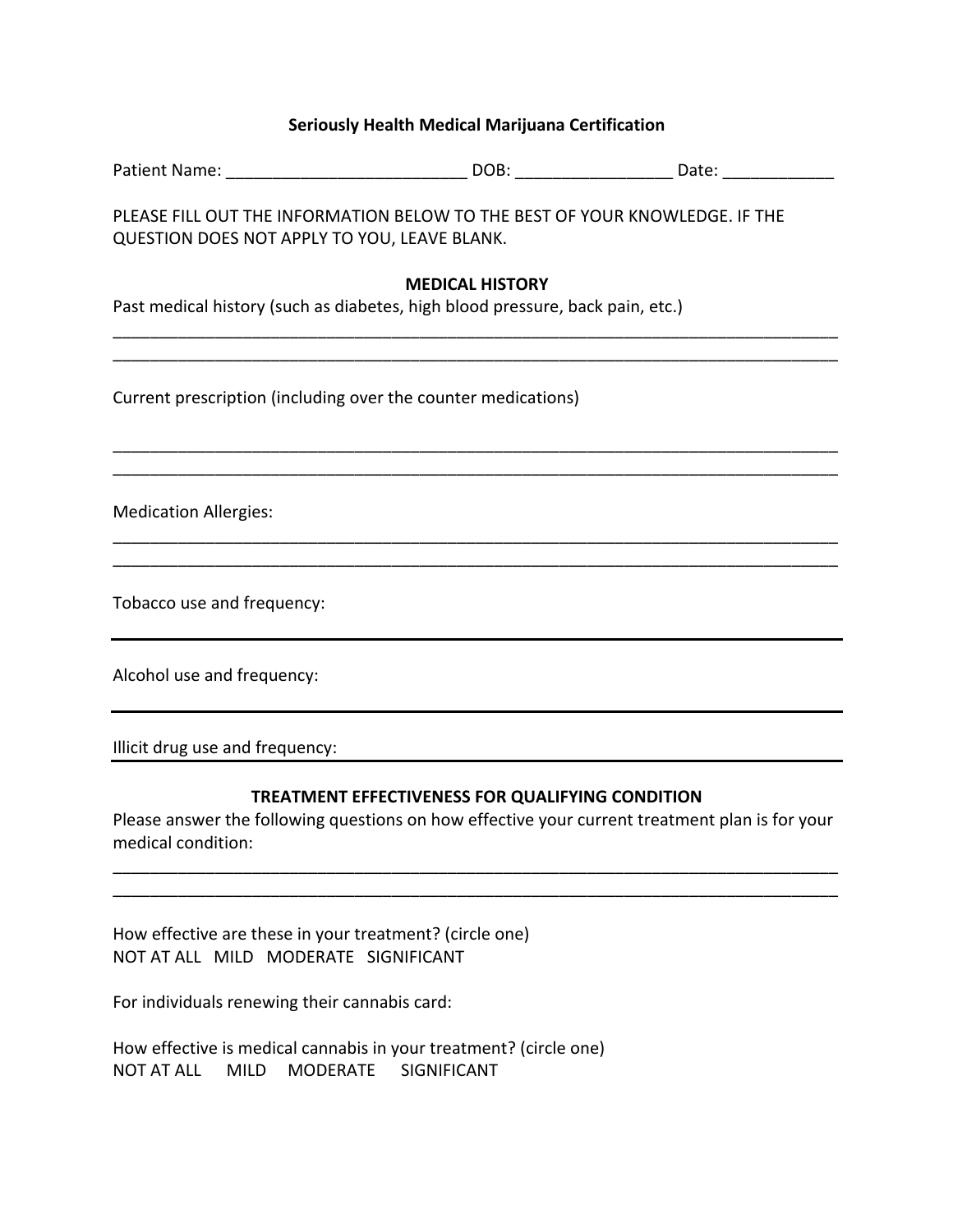Are you having any side effects from medical cannabis?

# I certify the above information is true and correct:

**PATIENT SIGNATURE:** 

DATE: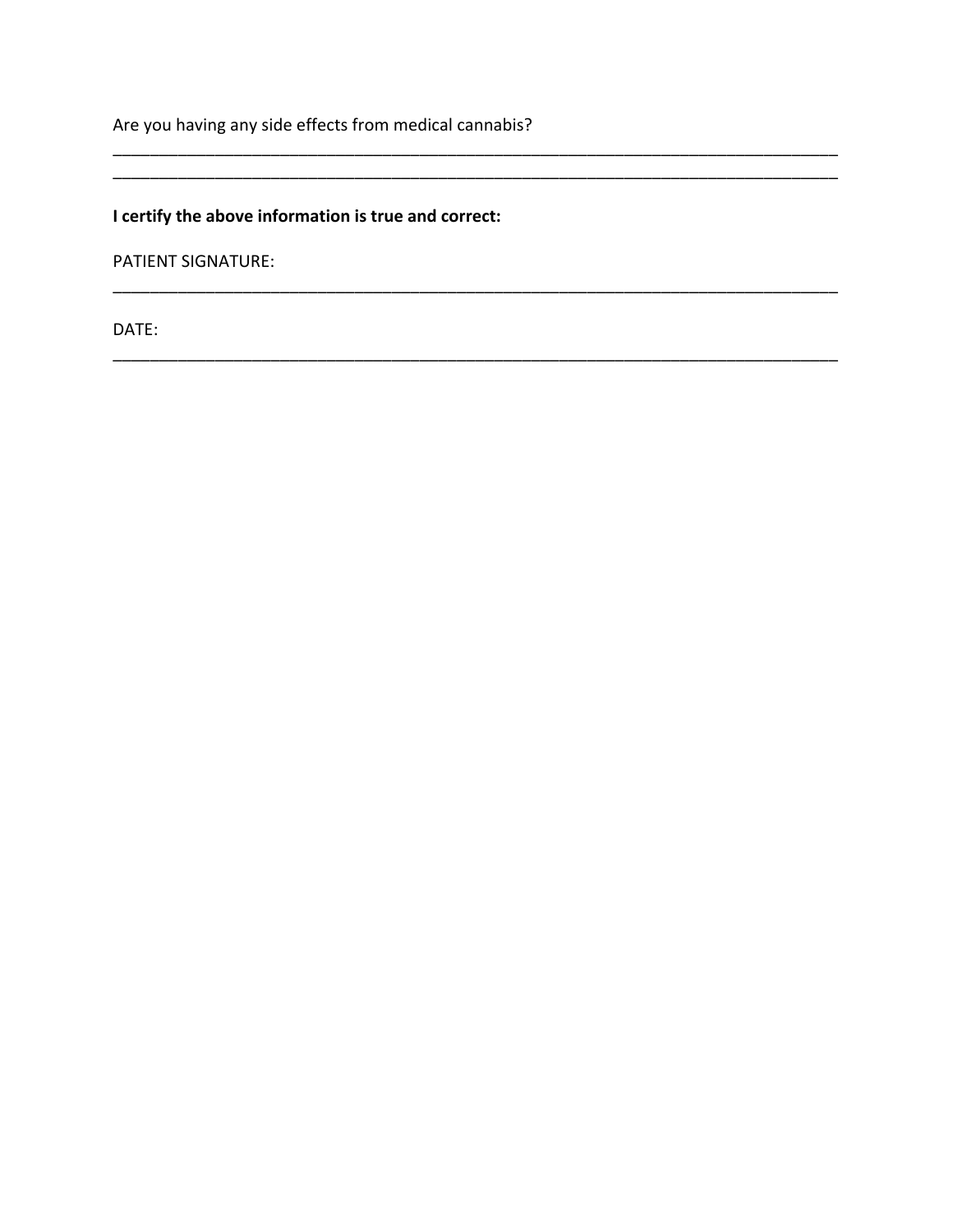## SERIOUSLY HEALTH LLC

I understand that the information I have been asked to provide is for the evaluation of my medical condition and to determine if it is a qualifying medical condition approved under the Virginia Medical Cannabis Program, and if I have no accurately and completely disclosed the requested information, it may adversely impact the provider's ability to diagnose my condition and/or determine whether I qualify for medical cannabis per Virginia state law.

I certify: (initial each item):

 $\blacksquare$  I certify that the information I am providing is accurate and complete and has been offered only for the purpose of determining if I have a qualifying medical condition.

 $\Box$  I certify that my condition is chronic and debilitating to the quality of my life.

**\_\_\_\_** I certify that I am not seeking marijuana for illegal purposes.

## I understand: (initial each item)

\_\_\_\_ The medical provider, staff, or representatives of Seriously Health LLC are neither providing, recommending, dispensing, nor encouraging me to obtain medical marijuana.

The medical provider, staff, and representatives of Seriously Health LLC are addressing specific questions regarding my qualification for entry into the Virginia Medical Cannabis Program, and unless otherwise stated, are in no way establishing themselves as my medical provider beyond the requested evaluation/consultation. All patients should follow up with their primary care provider or mental health provider as appropriate.

Seriously Health LLC recommends that all patients follow the advice of their primary care provider and/or mental health provider as appropriate.

Should an approval be made for my medicinal use of cannabis, there is a renewal date specified by the state. It is my responsibility to see the medical provider to assess the possible continuance of cannabis use beyond the term of approval.

I acknowledge that I am a resident of Virginia, I am at least 18 years of age and have no misrepresented any information to Seriously Health LLC, or if am under 18 years of age I am the Legal Guardian of the Patient.

I acknowledge that I have voluntarily sought an evaluation from Seriously Health LLC and am in no way being coerced to do so.

I acknowledge the federal government has classified marijuana as a Schedule 1 controlled substance. Schedule 1 substances are defined, in part, as having 1. A high proential for abuse; 2. No currently accepted medical use in treatment in the United States; and 3. A lack of accepted safety for use under medical supervision. Federal law prohibits the manufacture, distribution, and possession of marijuana even in states, such as Virginia, which have modified their state laws to treat marijuana as a medicine.

Patient Signature and the state of the state of the state of the state of the state of the state of the state of the state of the state of the state of the state of the state of the state of the state of the state of the s